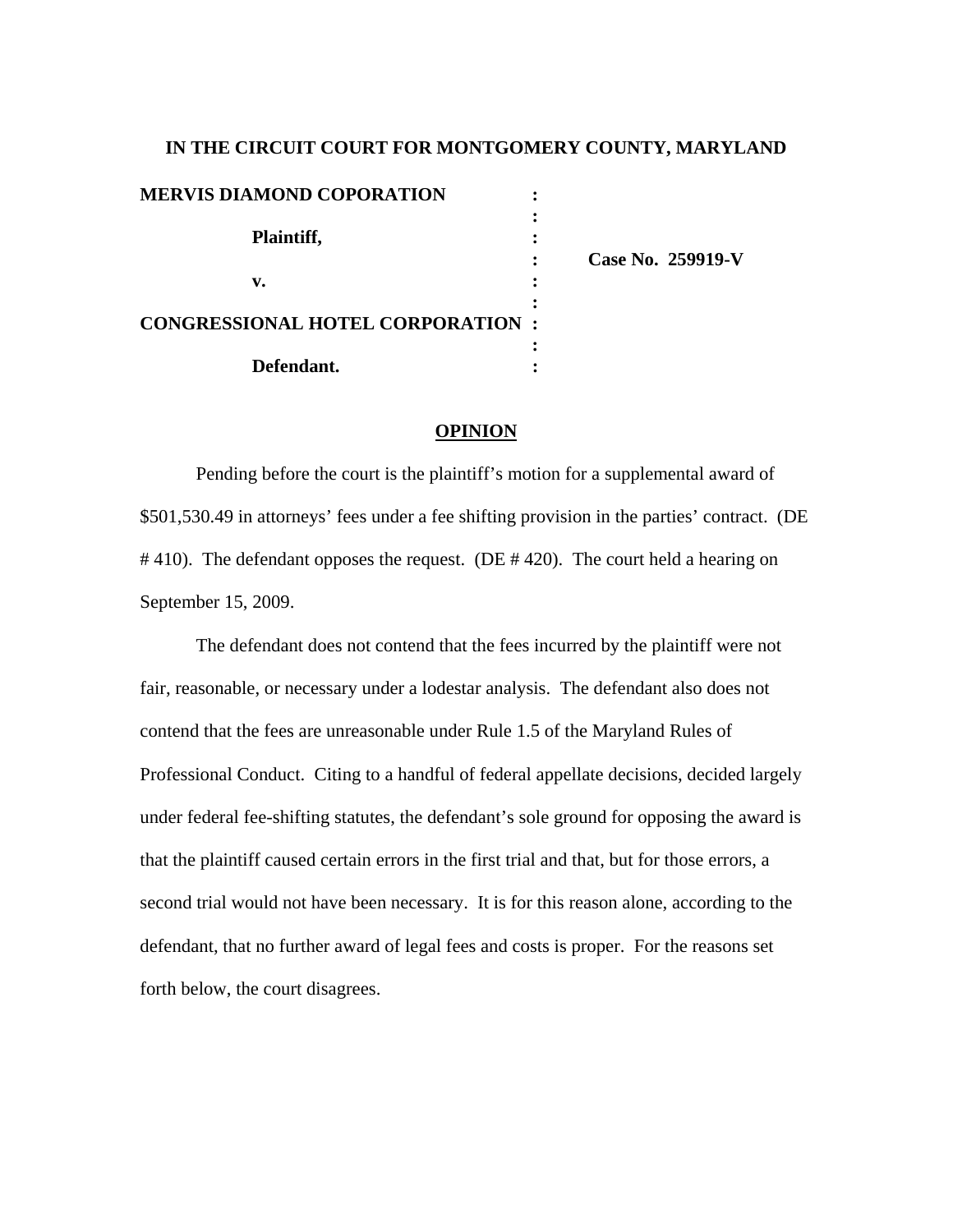#### I. Background

 On July 6, 2004, Mervis Diamond Corporation ("Mervis") signed a ten year commercial lease (the "Lease") with Congressional Hotel Corporation ("CHC") for approximately 3,282 square feet of retail space located at 1775 Rockville Pike, the main artery in Rockville, Maryland. The Lease estimated that Mervis would take possession on February 1, 2005. The demised premises are attached to a hotel owned by CHC and are a portion of a retail space formerly occupied by Storehouse Furniture.

Before Mervis could occupy the premises, CHC was to perform certain construction work, the full scope of which is defined in Exhibit B to the Lease (the "Landlord's Work"). Thereafter, Mervis was to build out the space with certain finishes (the "Tenant's Work") in order to create a functioning retail location for its diamond sales. During Lease negotiations, CHC had estimated, internally, that it would need sixty days from the date Storehouse Furniture vacated the building to deliver the premises to Mervis.

The lease of the prior tenant expired on December 31, 2004. Mervis obtained a building permit from the City of Rockville on January 24, 2005, to perform the Tenant's Work under the Lease. However, as of February 1, 2005, the estimated delivery date of the premises, CHC had not obtained a building permit to commence its work under the Lease.

 On February 12, 2005, Mervis notified CHC of its decision on the type of HVAC system to be installed under Exhibit B of the Lease. As of February 12, 2005, there were no impediments preventing CHC from commencing the Landlord's Work. CHC obtained

2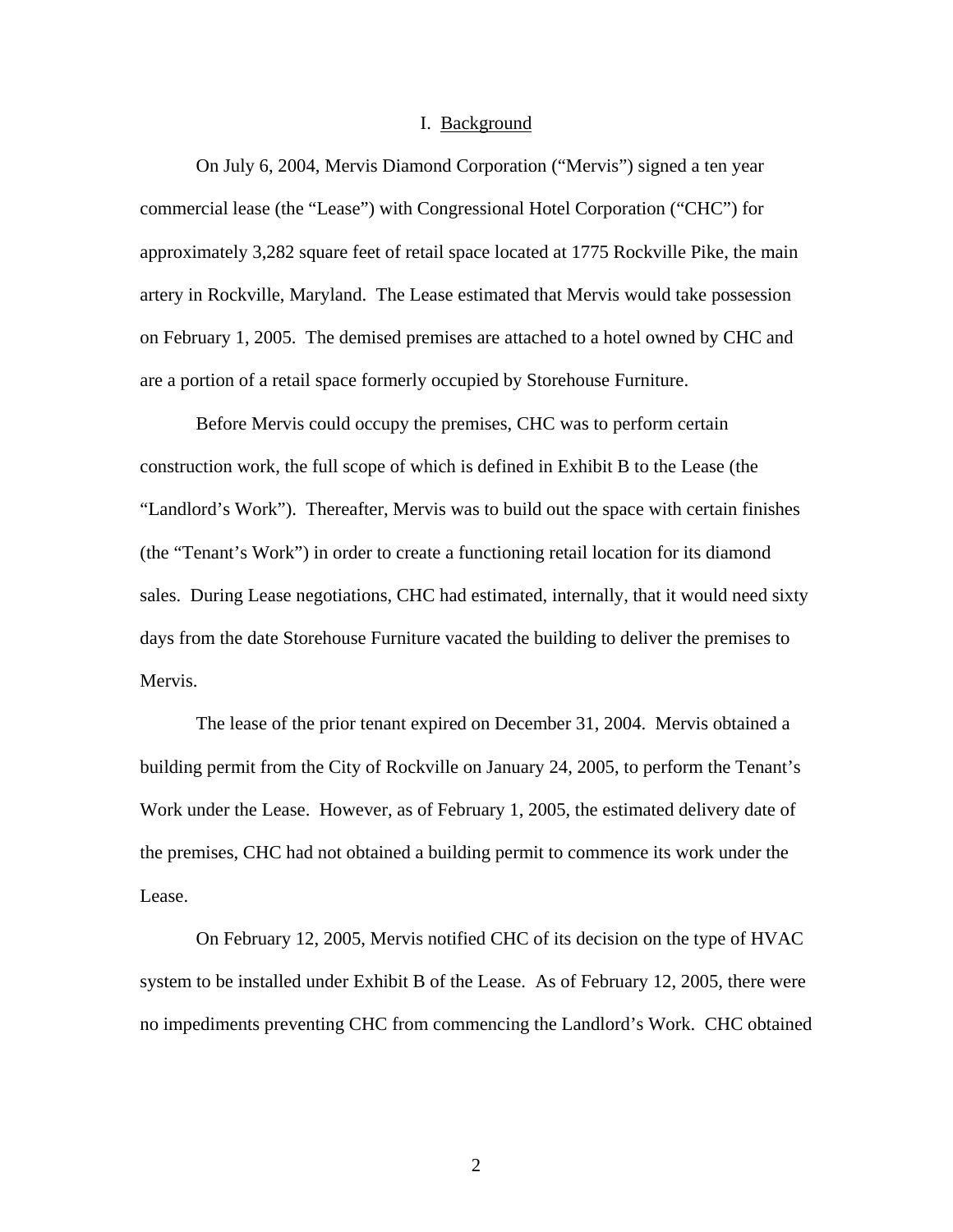a building permit to perform its work under the Lease on February 15, 2005, but it did not begin the Landlord's Work.

When CHC did not respond to Mervis's inquiries about when CHC would begin its work under the Lease, Mervis filed suit in this court on March 16, 2005, for specific performance and breach of contract. (DE # 1). Along with the complaint, Mervis filed a motion for a temporary restraining order to prevent CHC from demolishing the building. (DE # 4). Mervis alleged that CHC did not intend to honor the Lease and instead, was planning to construct a condominium development at the site. In exchange for Mervis withdrawing its request for a temporary restraining order, the parties entered into a standstill agreement, which precluded CHC from demolishing or substantially altering the premises (but allowed CHC to perform the Landlord's Work under the Lease) pending a hearing on Mervis's request for a preliminary injunction. (DE # 10).

 The court held a preliminary injunction hearing on May 17, 2005. As of that time, CHC still had not commenced its work under the Lease. By Order dated May 17, 2005, the court enjoined CHC from performing any work on the property other than the Landlord's Work under its Lease with Mervis. (DE # 33).

 On October 11, 2005, CHC notified Mervis that it intended to cancel the Lease due allegedly to parking problems at the site. The first trial in the case began on June 12, 2006. As of that time, CHC still had not commenced the Landlord's Work under the Lease. The first trial lasted until June 16, 2006. On September 29, 2006, the circuit court issued a written order concluding that CHC had breached the Lease. (DE # 240). The court also entered a judgment ordering CHC to specifically perform its obligations under the Lease and awarding Mervis over \$2 million in damages for lost profits. On

3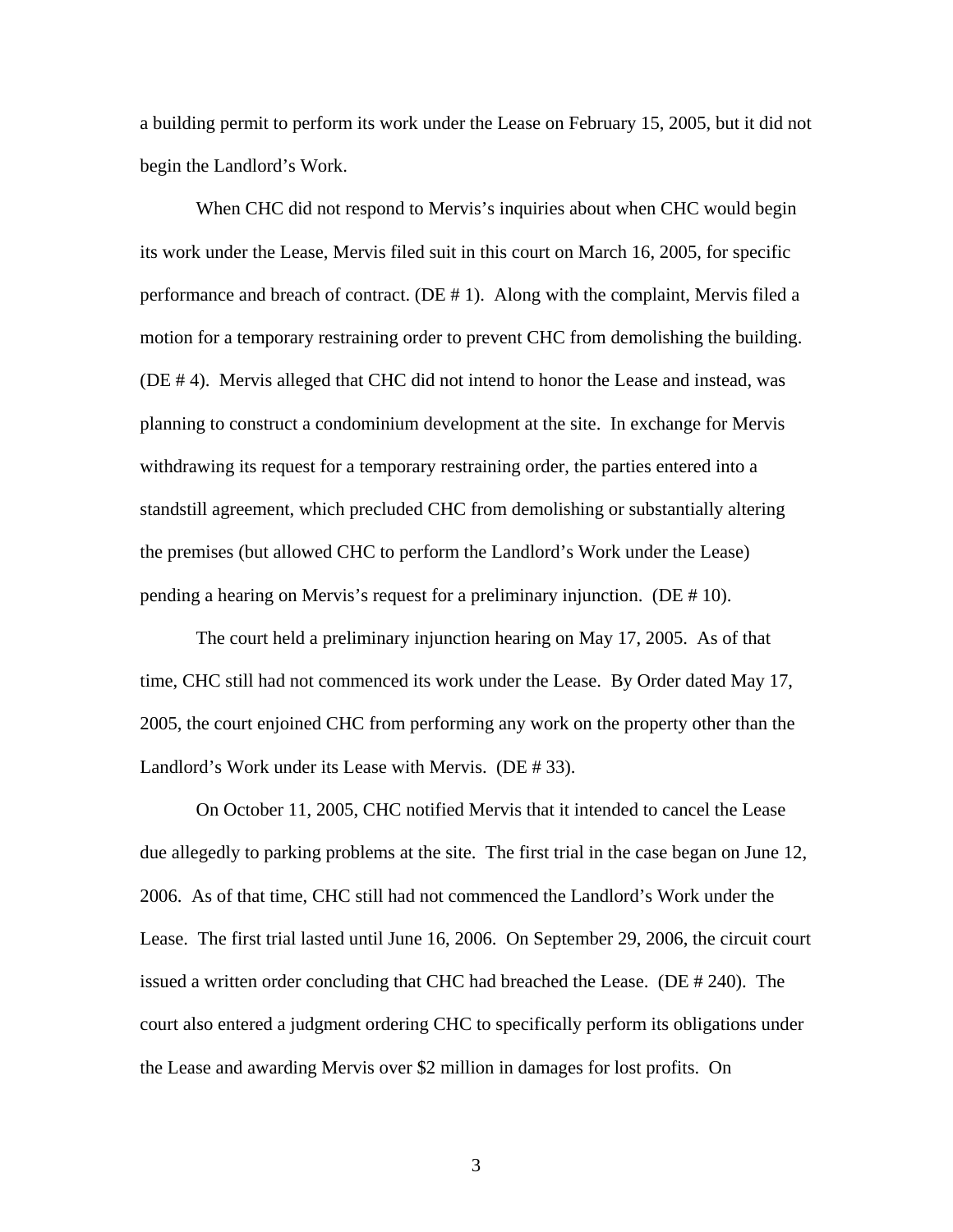December 19, 2006, the circuit court entered a judgment in favor of Mervis for attorneys' fees, under a fee shifting provision in the Lease, as a consequence of the earlier judgment. (DE # 256). Both judgments were appealed to the Court of Special Appeals. (DE # 243, DE # 259).

 In an unreported opinion issued on December 12, 2007, the Court of Special Appeals affirmed the trial court's decision to award Mervis specific performance of the Lease. However, the Court of Special Appeals reversed the judgment with respect to lost profits, concluding that the court had committed an error of law by using the date CHC was to *commence* its work as the beginning date for calculating lost profits. The opinion of the intermediate appellate court did not mention the judgment for attorneys' fees; nor did the mandate reverse or vacate the attorneys' fees award.

The Court of Special Appeals did reverse the judgment for lost profits because it concluded that the correct date to be used for calculating lost profits was the date CHC should have *completed* its work under the Lease, not the date used by the trial court—the date CHC was to *commence* the Landlord's work. The Court of Special Appeals could not affirm the judgment for lost profits because: "[W]e have not been directed to any evidence in the record indicating that CHC could have reasonably completed the Landlord's work on or before March 15, 2005." Slip Op. at 17. As a consequence, the appellate court said: "[W]e cannot determine, on review, whether the circuit court was clearly erroneous in its findings." Slip Op. at 17. The case was remanded to the circuit court for further proceedings. *Congressional Hotel Corporation v. Mervis Diamond Corporation*, No. 1848, September Term, 2006 (filed December 12, 2007).<sup>1</sup>

 $<sup>1</sup>$  The Court of Special Appeals expressly rejected, CHC's arguments that specific performance</sup> was not warranted because it had made diligent, good faith efforts to deliver possession. The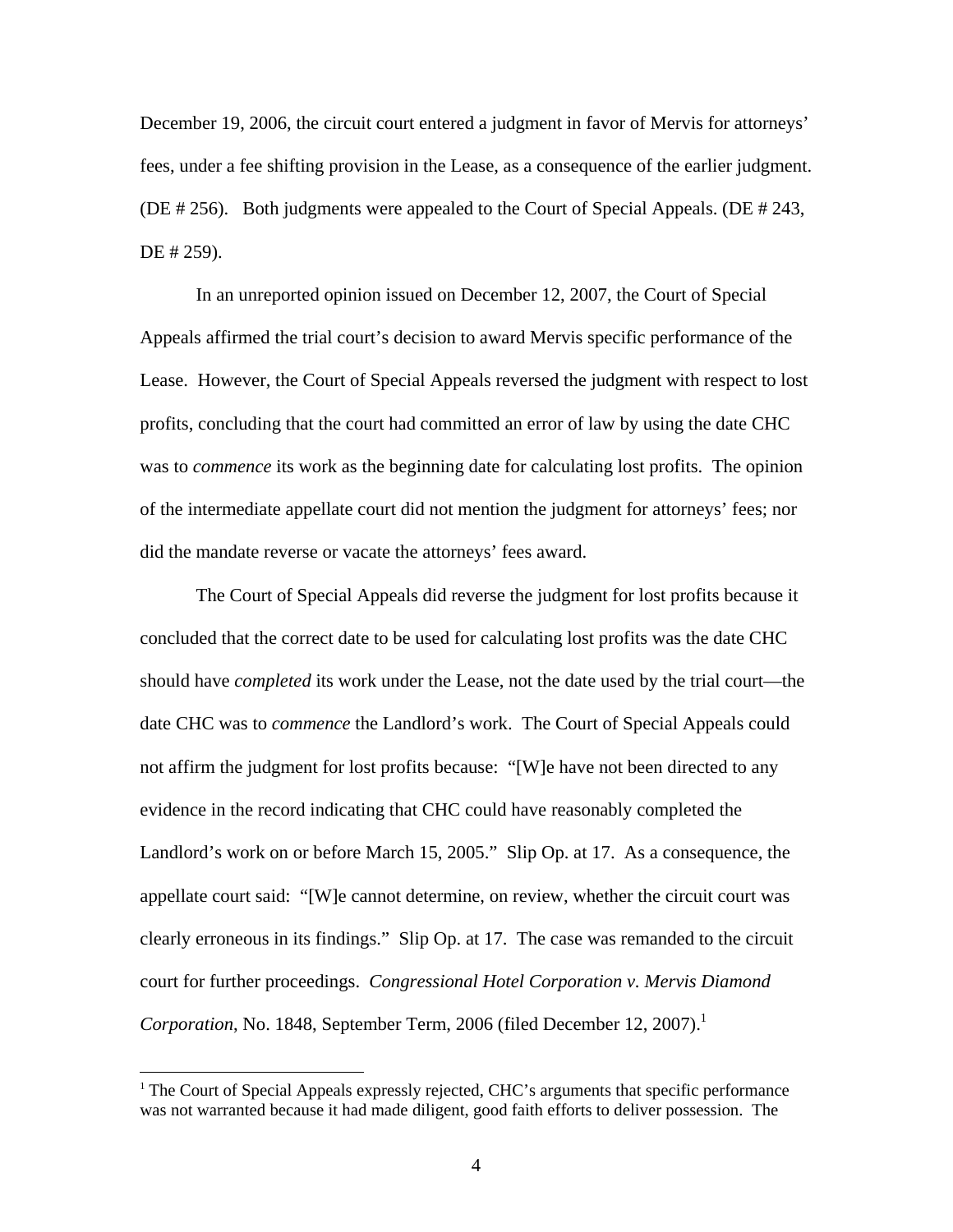The second trial, also a bench trial, was held on March 30, March 31, and April 1,

2, 3, and 6, 2009. The court issued a Memorandum Opinion on April 22, 2009, concluding that Mervis had proven its entitlement to damages, by reason of CHC's breach of the Lease, in the amount of \$2,966,597.00. This award represented an \$802,097.00 increase from the damages awarded after the first trial. Before a final judgment could be entered, CHC filed for bankruptcy. With leave of the bankruptcy court, this court entered a money judgment for lost profits, the collection of which is stayed pending approval of the bankruptcy court and any appeal to the Maryland appellate courts.

## II. Discussion

Section 25.01 of the Lease provides in pertinent part:

 If either party hereto finds it necessary to employ legal counsel or to bring an action at law or other proceedings against the other party to enforce any of the terms, covenants or conditions hereof, the unsuccessful party shall pay to the prevailing party a reasonable sum for attorneys' fees. Attorneys' fees shall include attorneys' fees on any appeal, and in addition, a party entitled to attorneys' fees shall be entitled to all other reasonable costs for investigating such action, taking depositions and the discovery, travel, and all other necessary costs incurred in such litigation.

The attorneys' fees requested in this case under §25.01 of the Lease are in the

nature of contractual damages. Ordinarily, when considering such a request the court

must employ a two-step analysis. First, the party seeking an award must prove their

entitlement to attorneys' fees by a preponderance of the evidence, and under the same

standards as proof of contractual damages. *Diamond Point Plaza Ltd. P'ship v. Wells* 

*Fargo Bank, N.A.*, 400 Md. 718, 761 (2007); *Bankers & Shippers Ins. Co. v. Electro* 

1

appellate court held that the circuit court's findings to the contrary were not clearly erroneous. Slip Op. at 26, 30. The Court of Special Appeals also affirmed the circuit court's finding that CHC was not relieved from liability under § 2.04 of the Lease. Slip. Op. at 25-26.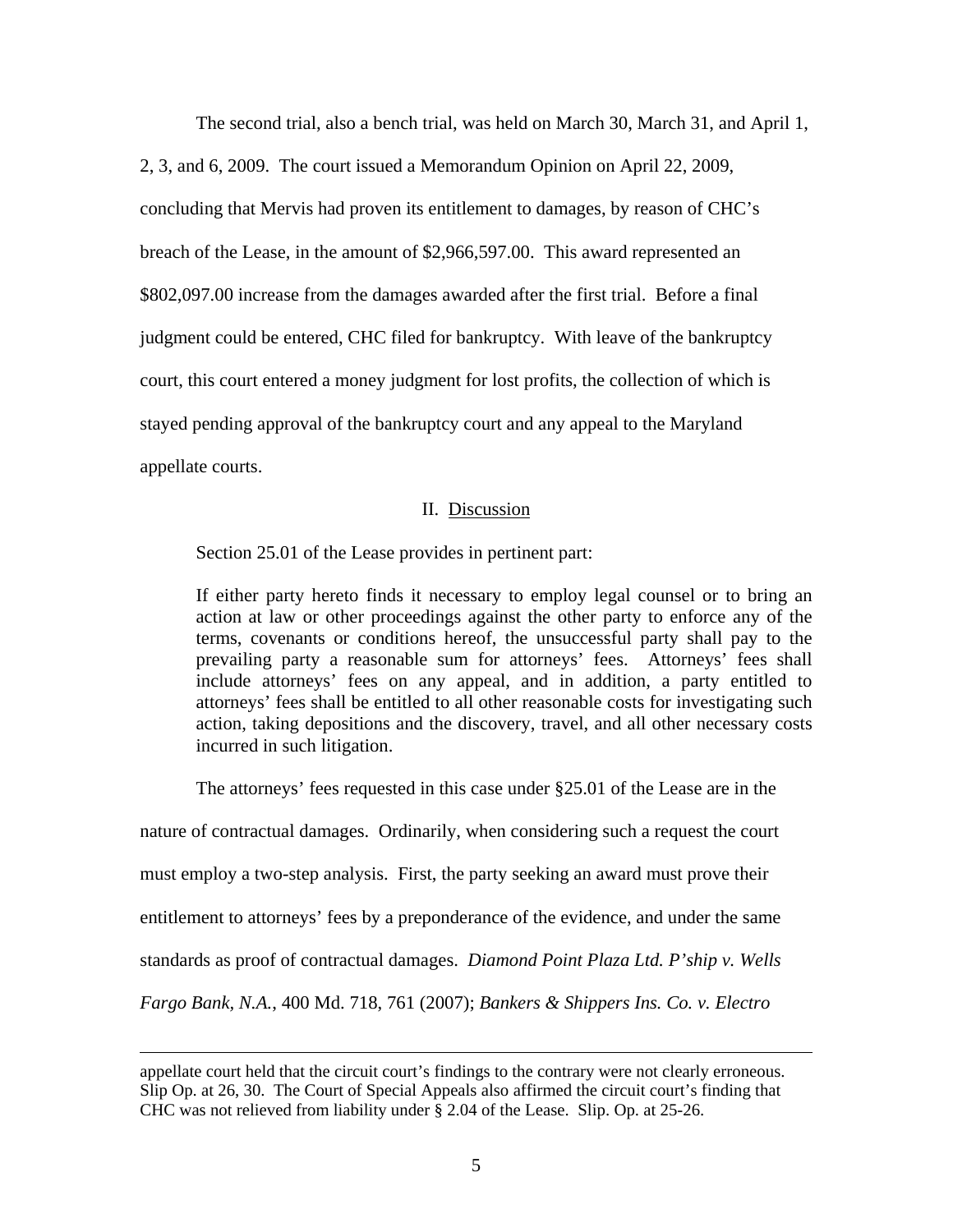*Enter., Inc*., 287 Md. 641, 661 (1980); *Maxima Corp. v. 6933 Arlington Develop. Ltd. P'ship*, 100 Md. App. 441, 453–54 (1994). A mere compilation of hours recorded by lawyers, and multiplied by hourly rates, is insufficient. Among other things, there must be proof of the type of services rendered as well as the necessity of those services in the litigation. *See Royal Inv. Group, LLC v. Wang*, 183 Md. App. 406, 457–59 (2008); *Long v. Burson*, 182 Md. App. 1, 29 (2008); *Maxima*, 100 Md. App. at 453–54.

 Second, because the award sought is for attorneys' fees, the court also must evaluate the evidence supporting or opposing the fee award under the standards of Rule 1.5 of the Maryland Rules of Professional Conduct, along with other pertinent factors. *See Diamond Point Plaza*, 400 Md. at 757–58; *Long v. Burson*, 182 Md. App. at 26–27; *B & P Enter. v. Overland Equip. Co*., 133 Md. App. 583, 625–27 (2000); *Holzman v. Fiola Blum, Inc*., 125 Md. App. 602, 639–40 (1999). "The party requesting fees has the burden of providing the court with the necessary information to determine the reasonableness of its request." *Myers v. Kayhoe*, 391 Md. 188, 207 (2006).

 As noted at the beginning of this opinion, CHC is not making any of the usual objections to a claim for attorneys' fees under a contractual fee shifting provision. CHC agrees that the rates charged by Mervis' counsel are reasonable. CHC also agrees that the hours spent and the work they performed in connection with the second trial were necessary, fair, and reasonable.<sup>2</sup> Rather, CHC contends that because Mervis advanced, and the circuit court accepted, an incorrect damages period during the first trial, Mervis is barred from recovering *any* amount of attorneys' fees and costs associated with the

 $2^2$  These concessions, made initially in its legal memorandum, were reiterated by CHC's counsel at the hearing of September 15, 2009, and are binding on CHC. *Prince Georges Properties, Inc. v. Rogers*, 275 Md. 582, 587-88 (1975).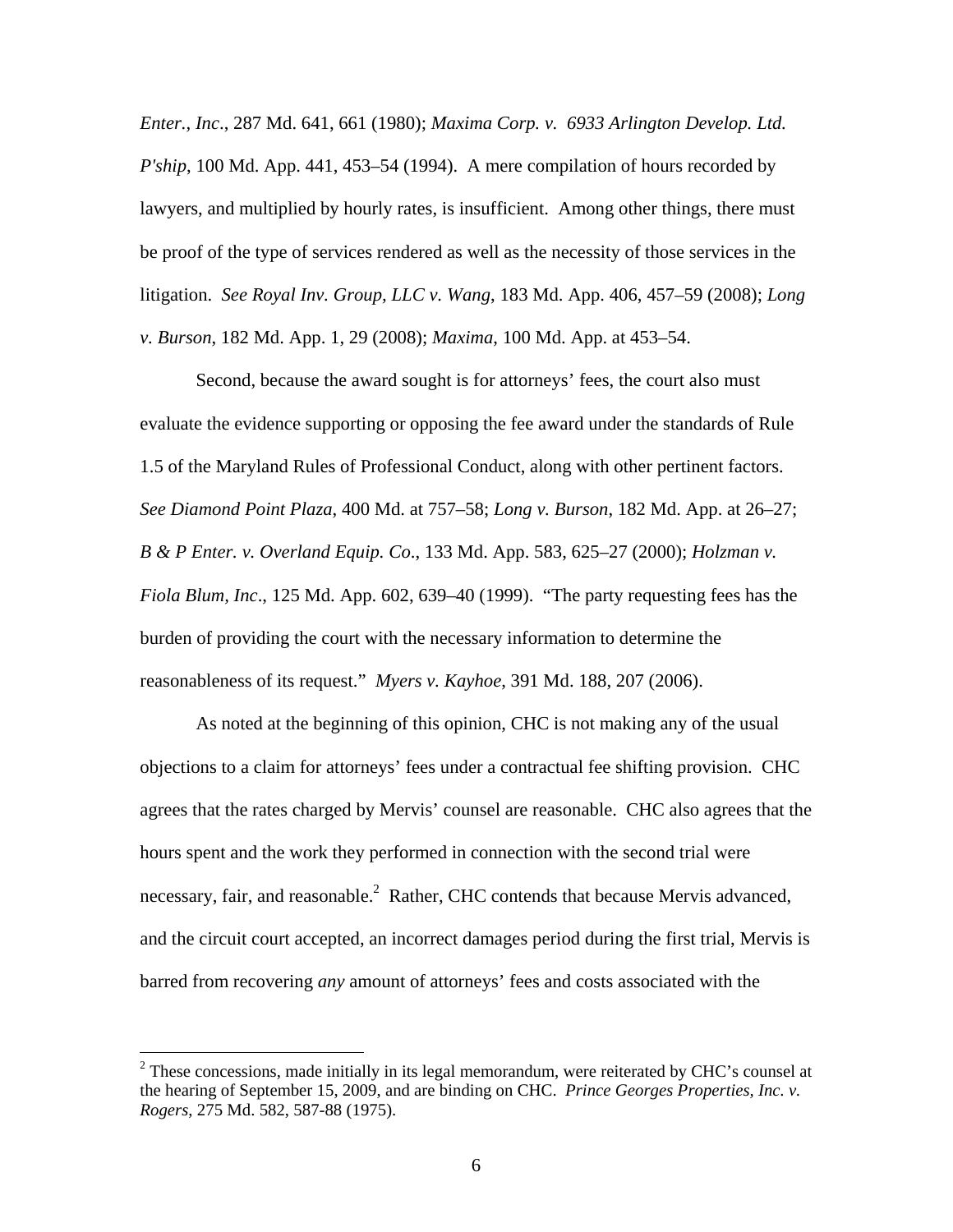second trial.<sup>3</sup> In the words of CHC's brief: "The issue thus becomes whether Plaintiff, as the party who ultimately prevailed in litigation following the appeal and remand is entitled to *any* costs and fees incurred in obtaining the damage award in the second trial." CHC's Opposition at p. 10 (Emphasis added). The court does not agree with CHC's position.<sup>4</sup>

 Statute-based fee shifting claims are fundamentally different from contract-based fee shifting claims. Fee shifting under a statute is not the result of an arms' length, bargained-for exchange between the parties, as it is in the case of a contract based-claim. In a statute-based case, the legislature (not the parties to a contract) has made a public policy decision that it wants to encourage the prosecution of certain types of cases concluding that lawyers would be reluctant to pursue such claims in the absence of fee shifting imposed by legislation. This point has been reiterated at least twice by the Court of Appeals. *See Friolo v. Frankel*, 373 Md. 501, 526–28 (2003), *after remand*, 403 Md. 443, 457–58 (2008). The Court of Special Appeals has expressed similar sentiments. *See Stevenson v. Branch Bank & Trust*, 159 Md. App. 620, 666 (2004); *Flaa v. Manor County Club*, 158 Md. App. 483, 501 (2004); *Blaylock v. Johns Hopkins Fed. Credit Union*, 152 Md. App. 338, 357–58 (2003).

 In this case, attorneys' fees under § 25.01 of the Lease are an item of damages for which the parties specifically bargained in the event of one party's breach of the Lease. Contract-based fee shifting is a matter of agreement between the parties to a contract.

 $3$  CHC also refers to certain erroneous evidentiary rulings by the circuit court during the first trial. Absent the use of the wrong damages period, it is unlikely that these errors in the admission of evidence would have constituted reversible error.

 $4$  CHC has taken an "all or nothing" approach in opposing the fee request. CHC has not argued that some specific smaller portion (other than zero) of the requested amount should be allowed.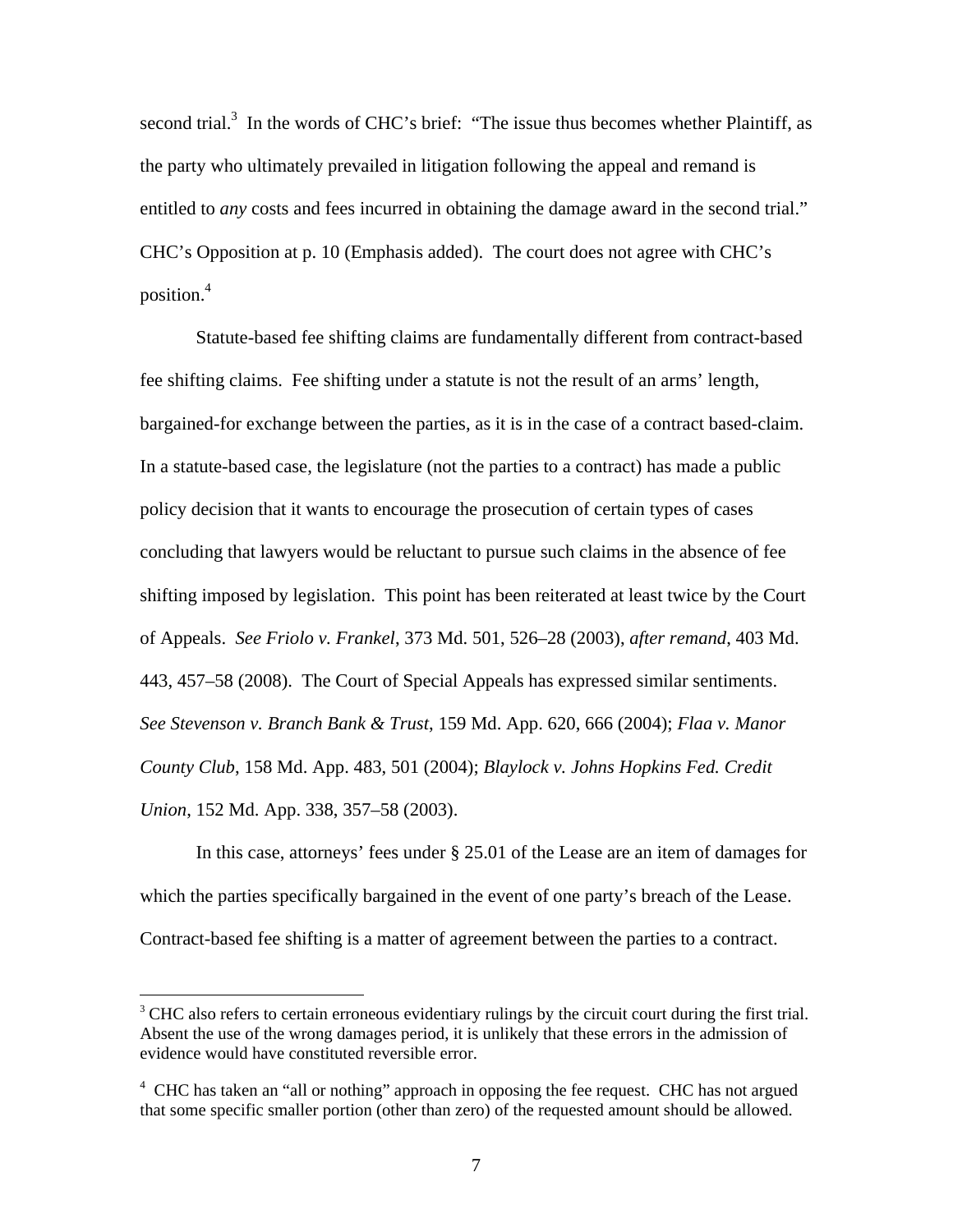Parties generally are free to negotiate contract terms, even damages provisions, as long as no fundamental policy of the State is offended. *See Barrie Sch. v. Patch*, 401 Md. 497, 506–08 (2007) (liquidated damages); *Jackson v. Pasadena Receivables, Inc*., 398 Md. 611 (2007) (choice of law); *Holloman v. Circuit City Stores, Inc*., 391 Md. 580 (2006) (waiver of right to jury trial). "A contractual obligation to pay attorneys' fees generally is valid and enforceable in Maryland." *Atlantic Contracting & Materials Co., Inc. v. Ulico Casualty Co*., 380 Md. 285, 316 (2004); *see also Brenner v. Plitt*, 182 Md. 348, 366 (1943). This rule applies to the fee shifting provisions of a commercial lease. *Maxmia Corp. v. Cystic Fibrosis Foundation*, 81 Md. App. 602, 622 (1990). Of course, the fees and costs requested under even a contractual fee-shifting agreement must be reasonable and must comport with Rule 1.5 of the Maryland Rules of Professional Conduct. The courts will not enforce arbitrary or unreasonable fee shifting provisions in a private contract. *Myers*, 391 Md. at 207.

 The court has reviewed the fee and cost submissions of Mervis' counsel and finds the fees charged and the costs incurred in connection with the second trial to be fair, reasonable, and necessary.<sup>5</sup> CHC pursued an aggressive defense on remand, raising many issues and arguments not pursued during the first trial. Both sides approached the

 $<sup>5</sup>$  The court's review has included the detailed invoices attached as Exhibit 1 to Mervis' motion,</sup> along with the affidavit of Robert E. Greenberg, Esq., its lead trial counsel, attached as Exhibit 2. The court, to which this case was specially assigned for the second trial, is intimately familiar with the amount of work needed in connection with the re-trial and brings this knowledge to bear on the question of fees. This case presented many novel and difficult questions of law, procedural and substantive; the stakes for both sides were enormous. Counsel for all parties performed at the highest level of the profession. *David Sloane, Inc., v. Stanley G. House & Associates, Inc*., 311 Md. 36, 53 (1987); *Sczudlo v. Berry*, 129 Md. App. 529, 551, n. 3 (1999); *Milton Co. v. Unit Owners of Bentley Place Condo.*, 121 Md. App. 100, 121–22 (1998).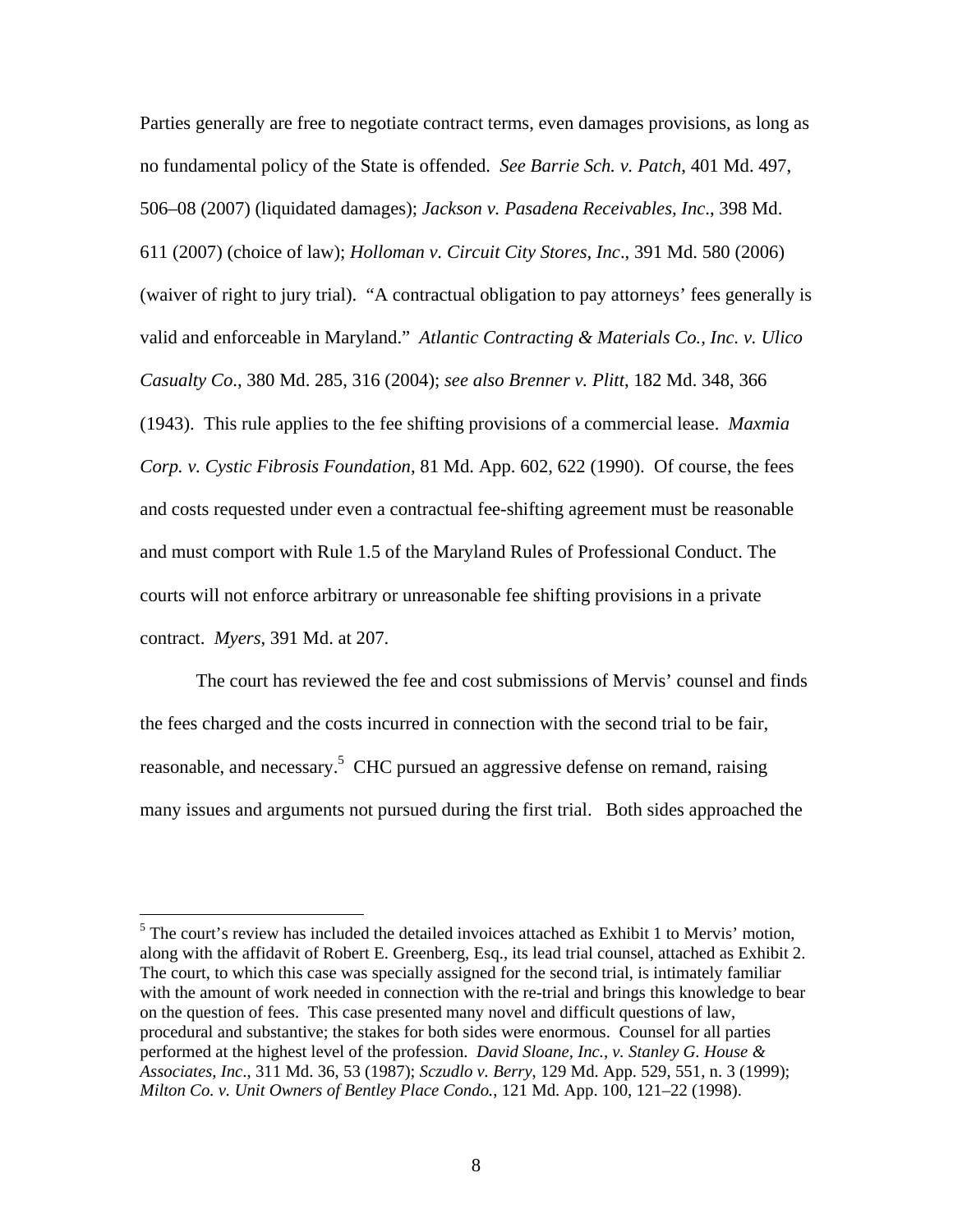damages question in a different way than they did during the first trial.<sup>6</sup> The decision of the Court of Special Appeals permitted the parties to conduct a mini-trial regarding CHC's completion of the Landlord's Work under the Lease, which CHC pursued with abandon. CHC also raised new defenses which, had they been successful, would have precluded an award to Mervis for lost profits.

The court is not persuaded by CHC's argument that Mervis is barred, under the circumstances of this case, from recovering otherwise fair, reasonable, and necessary contract-based attorneys' fees simply because of the errors that occurred in the first trial. CHC's position is founded upon a handful of factually inapposite federal cases, in each of which the court denied an award of fees where a party's unreasonable trial strategy or misconduct resulted in the need for further proceedings. *See e.g., Shott v. Rush-Presbyterian-St. Luke's Medical Center, 338 F.3d 736 (7<sup>th</sup> Cir. 2003); <i>Gierlinger v. Gleason*, 160 F.3d 858, 879 (2d Cir. 1998); *Meeks v. State Farm Mutual Automobile Ins. Co.*, 460 F.2d 776 ( $5<sup>th</sup>$  Cir. 1972). None of the cases cited hold that attorneys' fees shall be denied *any time* there is an error in a first trial.<sup>7</sup> On the contrary, the Second Circuit in Gierlinger noted that "[a] fee award is not automatically precluded because the second trial was 'necessitated by' a reasonable but unsuccessful argument," 142 F.3d 409, 416  $(7<sup>th</sup> Cir. 1998)$  and remanded the proceeding for a determination of whether "the

<sup>&</sup>lt;sup>6</sup> The court granted CHC's motion to preclude Mervis from using at the second trial a key concession made by Edward Rudden, CHC's expert at the first trial. CHC did not call Mr. Rudden to expert to testify at the second trial. Instead, CHC used Wendy Moe, Ph.D., who advocated a damages theory altogether different from, and in certain respected inconsistent with, the damages theory previously espoused by Mr. Rudden.

<sup>7</sup> Furthermore, it would seem that such a rule would be inconsistent with the holding of *Hensley v. Eckerhart*, 461 U.S. 424 (1983) and its line of "partial success" cases, which hold that fee awards should not be reduced simply because a plaintiff fails to prevail on every contention raised in the lawsuit. Provided that a plaintiff succeeds on any significant issue in litigation which achieves some of the benefit the it sought in bringing suit, the plaintiff may be considered a "prevailing party" entitled to a full attorney's fees award. *Id.* at 432.